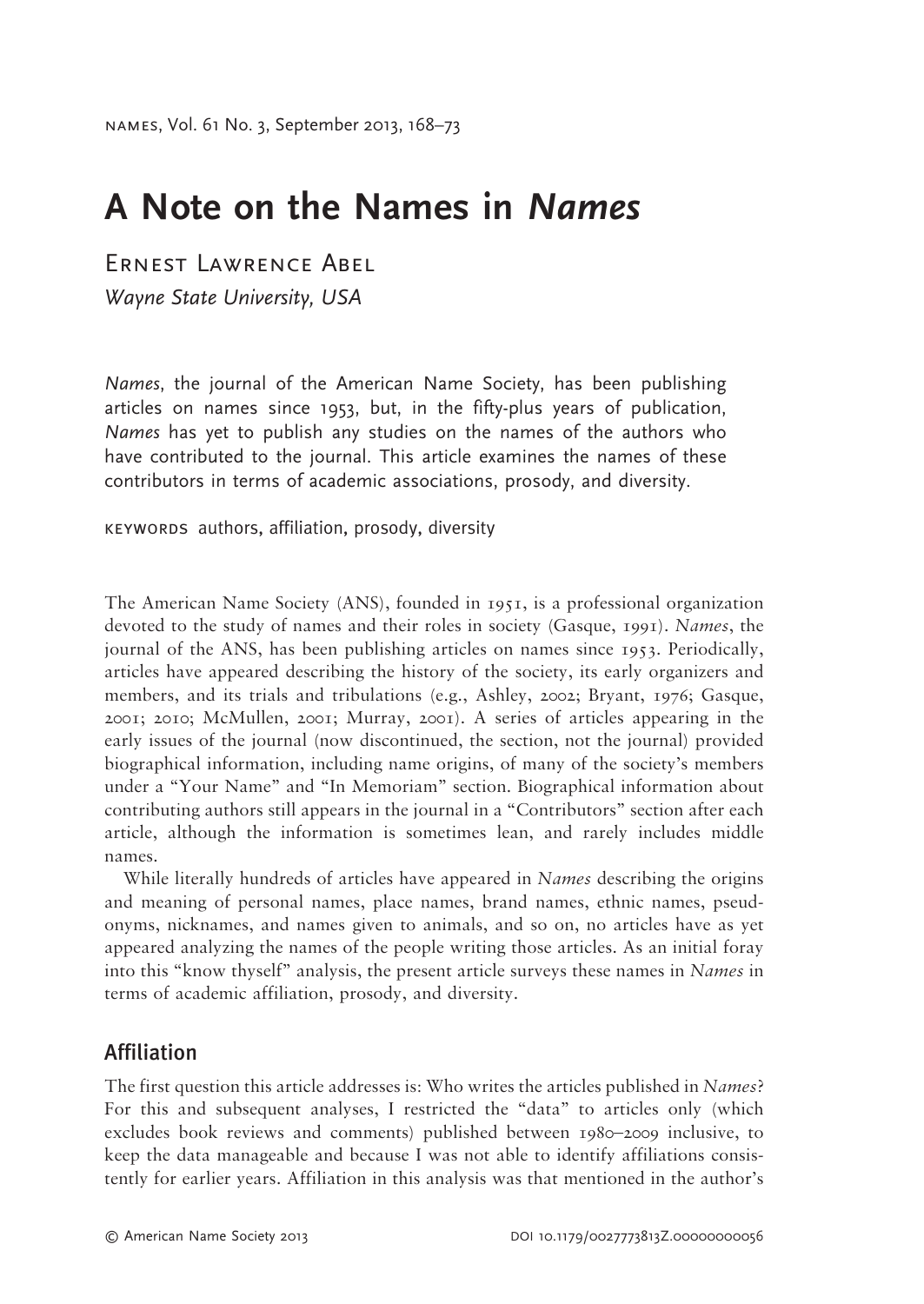biographical statement, in other sources mentioned above, or from personal contact with authors or ANS members who knew those authors.<sup>1</sup> Contributors for whom no affiliation or association was listed, or about whom no information was available, were classified as "unknown".

The answer to the question about who writes articles in *Names* was not surprising — most contributors are overwhelmingly academics. The breakdown appears in Table 1. As evident from the Table, the two main academic affiliations for contributors to *Names* are Departments of English or Linguistics (sometimes these are one and the same; distinctions were made on the basis of the department in which the highest degree was awarded). Tom Gasque, himself a professor of English, likewise noted this weighting of members in his recent historical overview of the ANS (Gasque, 2010).

## Prosody

Many studies in literary onomastics are focused on why writers have chosen the names they give to their characters (Croft, 2009). One reason is prosody. A wellknown example is Charles Dickens who scanned lists of names for those "that had a pleasant sound or connotation to him or appealed to his sense of the grotesque" (Harder, 1982: 34). Although many prosodic elements in names could have been studied, this next analysis is focused on plosives. Plosives are speech sounds produced by a complete closure of the oral passage and the subsequent release of air. Linguistically, there are six plosive letters in the alphabet  $(p, t, k, b, d, and g)$ . The first three are considered the "stronger" plosives because they require greater aspiration to pronounce (Roach, 2009: 28). There were two reasons for this focus on plosives. The first is that these sounds are considered by several linguists to have constituted mankind's "first threatening aggressive noises" (Johnson, 1998). Several empirical studies in fact have found that such sounds are more likely to occur in words appearing in poems judged to be "aggressive" in tone (Fonagy, 1961; Tsur, 1992). Fourletter word obscenities, many of them used in aggressive contexts (Hughes, 1998),

|                           | ACADEMIC AFFILIATION OF CONTRIBUTORS <sup>1</sup> TO NAMES 1980-2009 (N=419) |  |  |
|---------------------------|------------------------------------------------------------------------------|--|--|
| English                   | 31%                                                                          |  |  |
| Linguistics               | 11%                                                                          |  |  |
| Geography                 | 12%                                                                          |  |  |
| Psychology                | 8%                                                                           |  |  |
| Languages (Fr., Sp. Ger.) | 4%                                                                           |  |  |
| Sociology                 | 4%                                                                           |  |  |
| History                   | 4%                                                                           |  |  |
| Anthropology              | 4%                                                                           |  |  |
| Other (law, entomol.)     | 17%                                                                          |  |  |
| Unknown                   | 5%                                                                           |  |  |

TABLE 1

<sup>1</sup> "Contributors" refers to authors of "articles" and does not include authors of Book Reviews or other contributions.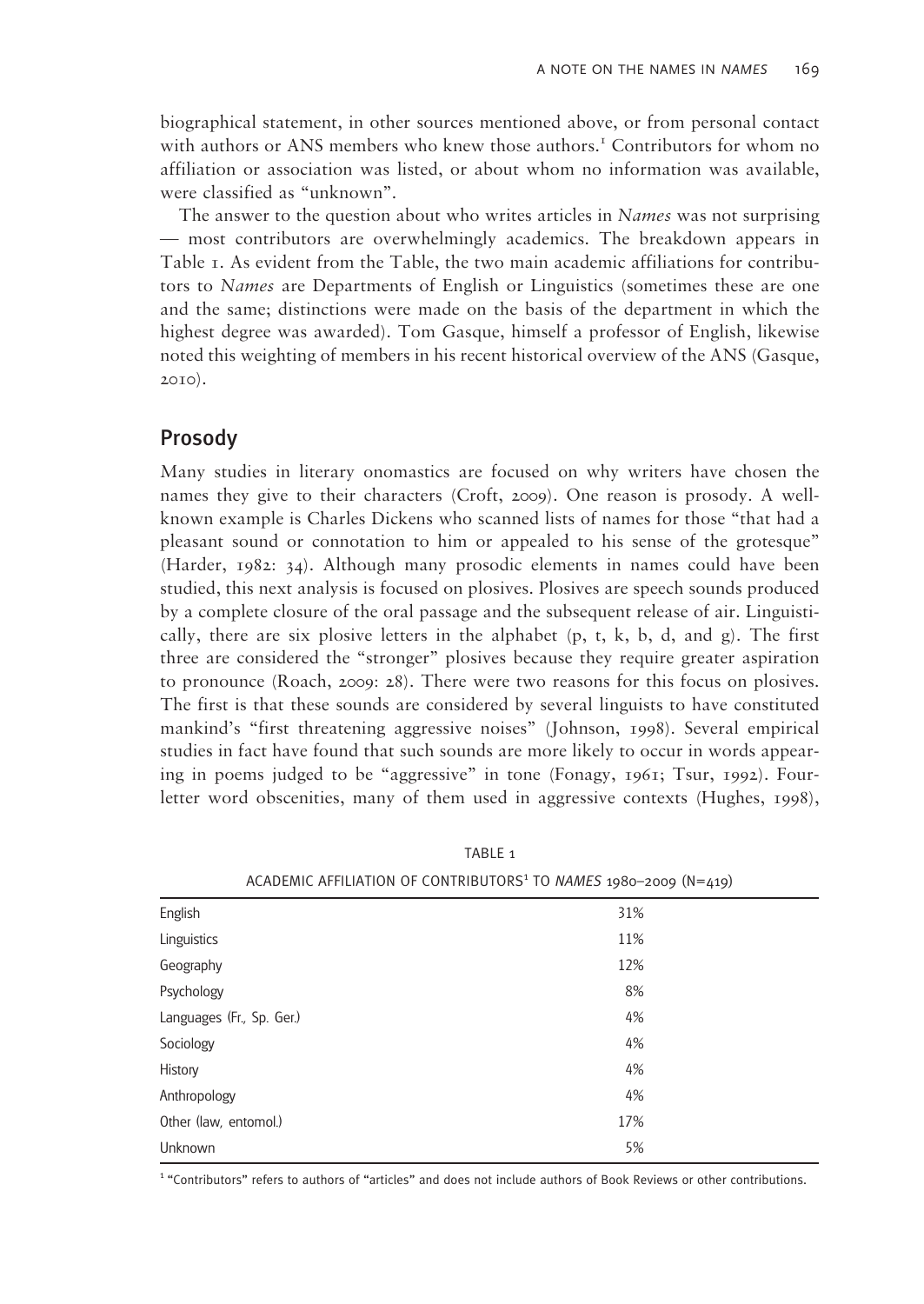also contain one or more plosives. Some linguists speculate words with plosives produce a cathartic emotional release when expressed (Hughes, 1998). The second reason was ancillary to the first. If plosive sounds are inherently "aggressive", and names are bestowed in some cases because of their prosody, I hypothesized that individuals involved in professions not noted for physical aggressiveness, like those contributing to *Names*, would have fewer names with plosives than individuals involved in professions requiring physically aggressive behavior. As a comparison group representing the latter, I relied on the names of professional hockey players. The reason for focusing on hockey players is that hockey is considered a "blood sport", a sport in which violent aggressiveness is expected and rewarded (Jones and others, 1993).

For this study, authors whose articles appeared 1980–2009 in *Names* were compared with the names of professional hockey players listed in the *Hockey Scouting Report* for 1995 (Ross, 1995). This analysis only compared given names since family names are not intentional, and arbitrarily excluded non-Anglo names when they were recognizable as such (to me) because of problems associated with transcription of sound to letter characteristics (Gustafson, 1995). Additionally, only males were compared since there were no female hockey players in the *Scouting Report*.

Forty-four (44) of the 193 (23%) authors in *Names* had names with strong plosives compared to 33 out of 65 (51%) hockey players. Statistically, this kind of difference could have occurred by chance only once in 1000.<sup>2</sup> The difference was even greater when names were compared for only the "k" plosive. In that comparison, only  $I_4$  of the 193 authors in *Names* (7%) had the requisite plosive compared to 19 out of 65 hockey players (29%), a four-fold difference.

If, as hypothesized, names with plosives tend to be associated with physical endeavors much more than names without plosives, one explanation for these findings is that parents who consciously or unconsciously are more aggressively inclined in thought or behavior choose names for their children with sounds that reflect that mind set. Parents who choose names characterized by fewer plosives, like those given to future *Names* scholars, may have a different mindset. This is of course pure speculation, but, in light of the results, not implausible.

## **Diversity**

The next question addressed in the present study was whether contributors to *Names* have a more diverse set of names than contributors to other academic journals. For this analysis, I relied on the Barry-Harper Index, eponymously derived from ANS members Herbert Barry III and Ayleen Harper (2010), to compare the percentage of diverse names of authors who had published in *Names* with authors who had published articles in the *American Journal of History*, between 1970–2000. As described by Barry and Harper, I listed all the names of authors contributing articles to these respective journals, then removed duplicate names from each, arranged the remaining names alphabetically, determined the 50% rank for each group of names, and counted the number of names in each of the lists of the  $50\%$  most frequent names. In this analysis, a higher number of names indicates a more diverse set of names.

The data are shown in Table 2. As evident from the data and the analysis, authors who published in *Names* had a greater diversity of names than those who published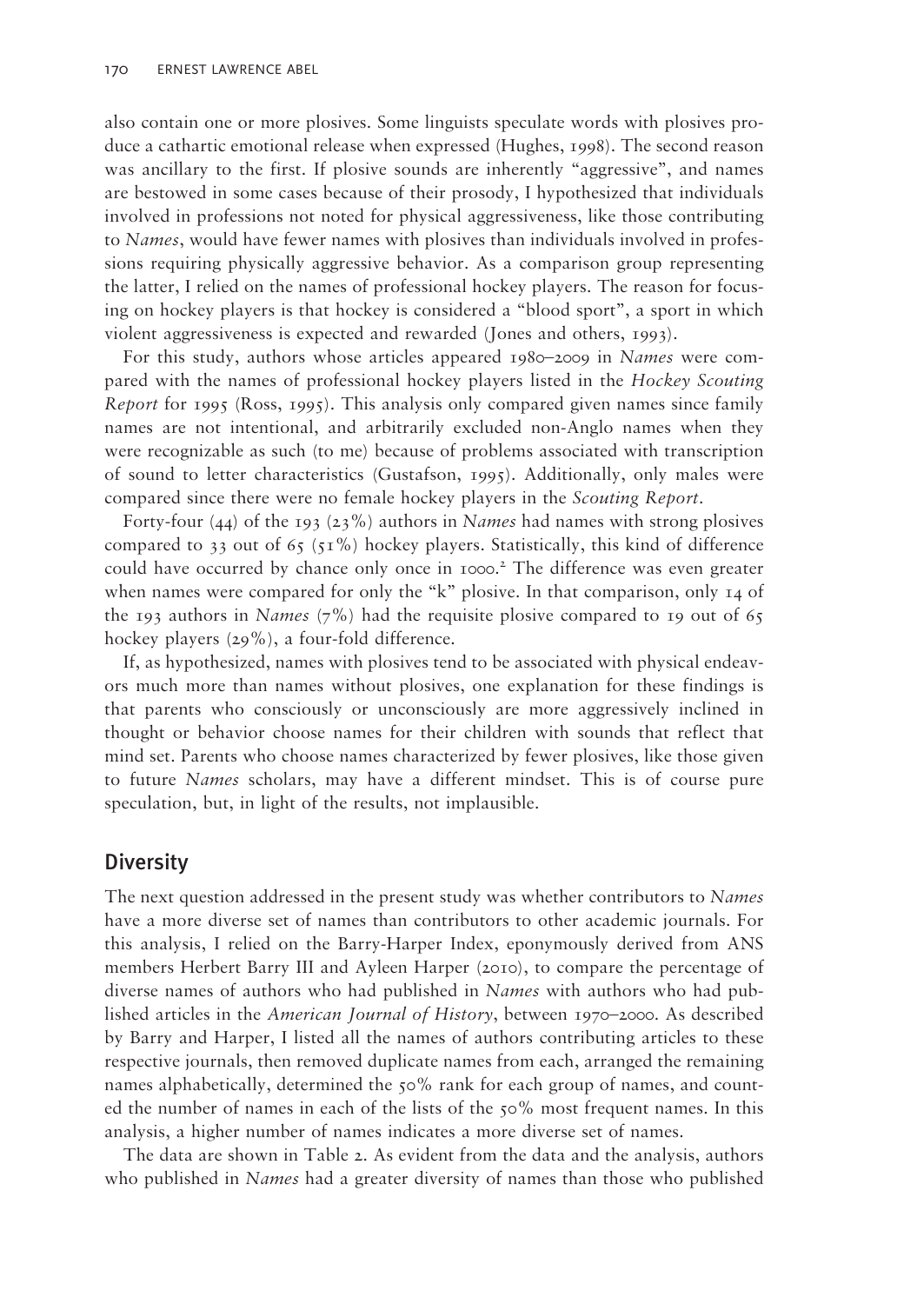|                                      | <b>Median</b> | <b>Total</b> | Percent |
|--------------------------------------|---------------|--------------|---------|
| <b>Males</b>                         |               |              |         |
| <b>Names</b>                         | 28            | 574          | 10.2%   |
| Am. J. Hist.                         | 16            | 571          | 2.8%    |
| Probability of difference is < .001. |               |              |         |
|                                      | <b>Median</b> | <b>Total</b> | Percent |
| <b>Females</b>                       |               |              |         |
| <b>Names</b>                         | 31            | 100          | 31.0%   |
| Am. J. Hist.                         | 28            | 162          | 17.3%   |

MEDIAN NUMBER OF NAMES IN LIST OF AUTHORS PUBLISHING ARTICLES IN THE JOURNALS *NAMES* AND *AMERICAN JOURNAL OF HISTORY* (AM. J. HIST.)

Probability of difference is < .02.

in the *American Journal of History*. As expected, there was a much higher percentage of diverse female than male names, but, within each gender, authors publishing in *Names* had the higher percentage.

Several years ago in this journal, Ed Lawson, past president of the ANS, mused that many of its members had unusual names (Lawson, 2001). One could probably document this scientifically by comparing the frequency of members' names with their frequency in the general population, when matched for age of birth, but I leave that for some more enterprising onomastic study. Instead, I anecdotally draw the reader's attention to the names of some of ANS's current, and past presidents. It seems to me, for instance, that two "Kemps" (Malone, 1956 and Williams, 2012) in a list of about 50 presidents  $(4\%)$  is unusual. And how many presidents of learned societies are named "Elsdon", "Kelsey", "Edwin", "Meredith", "Lurline", "Byrd", "Cleveland", or "Priscilla?" Tables 3–5 list the first, middle (when I could find them),

TABLE 3

FIRST, MIDDLE, AND LAST NAMES OF AUTHORS PUBLISHING FIVE OR MORE ARTICLES IN *NAMES*   $1050s - 1060s$ 

| Stewart, George R(ippey)     | 11 |  |  |  |
|------------------------------|----|--|--|--|
| Smith, Elsdon C(oles)        | 10 |  |  |  |
| Gudde, Erwin G(ustav)        | 9  |  |  |  |
| Dabbs, Jack Autrey           | 9  |  |  |  |
| Janzen, Assar (Gotrik)       | 7  |  |  |  |
| Pearce, T(homas) Matthews    | 6  |  |  |  |
| McAtee, W(aldo) L(ee)        | 5  |  |  |  |
| Loomis, C(harles) Grant      | 5  |  |  |  |
| Holmer, Nils, M(agnus)       | 5  |  |  |  |
| Georgacas, Demetrius, (John) | 5  |  |  |  |

#### TABLE 2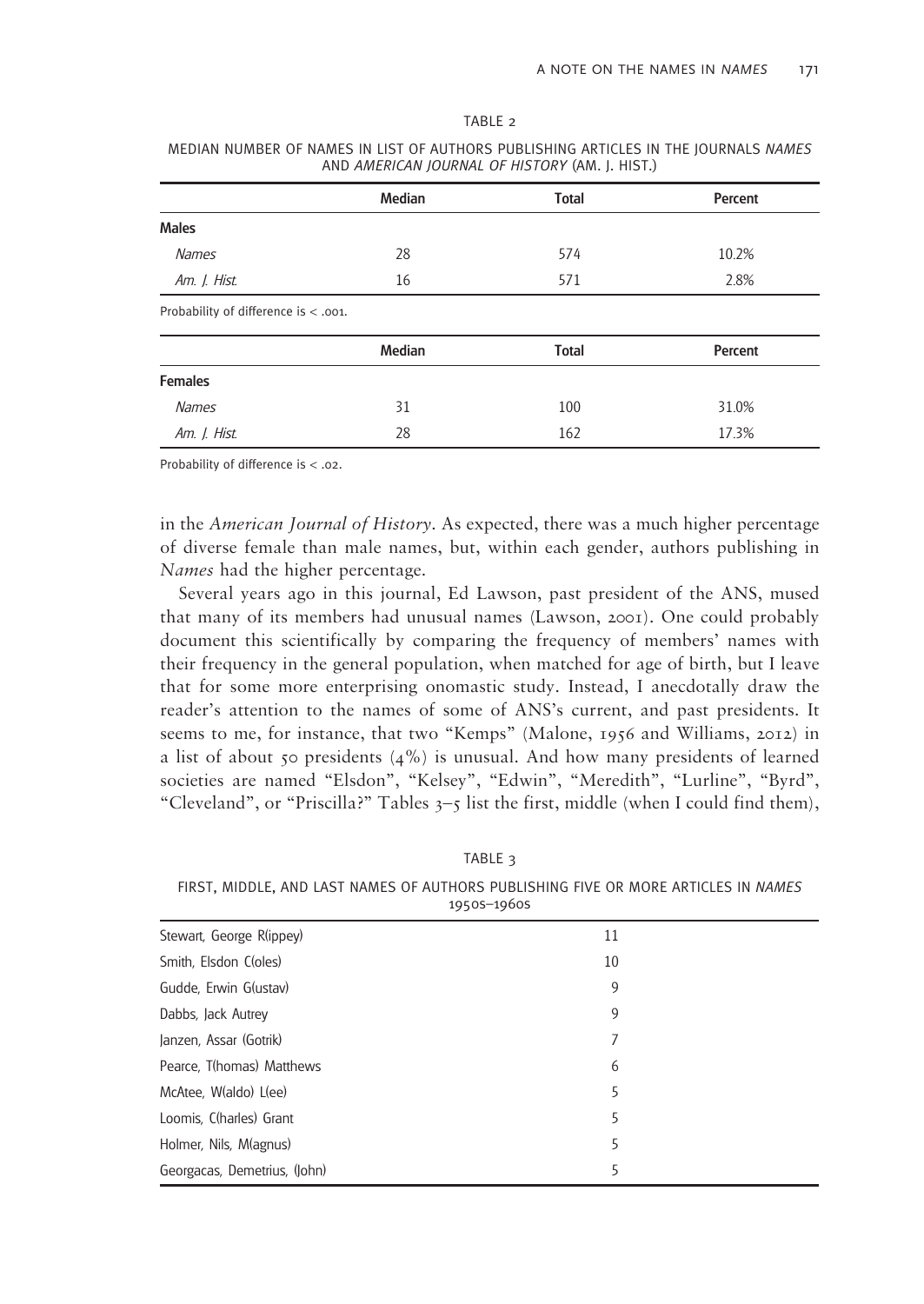| 1970S-1980S                          |    |  |  |  |
|--------------------------------------|----|--|--|--|
| Nicolaisen, Wilhelm F(ritz) H(erman) | 11 |  |  |  |
| Ashley, Leonard Raymond Neligan      | 11 |  |  |  |
| Lawson, Edwin D(avid)                |    |  |  |  |
| Algeo, John (Thomas)                 |    |  |  |  |
| Cassidy, Frederick, G(omes)          | 6  |  |  |  |
| McDavid, Raven, I(oor)               | 5  |  |  |  |
| Millward, Celia McCullough           |    |  |  |  |

TABLE 4 FIRST, MIDDLE, AND LAST NAMES OF AUTHORS PUBLISHING FIVE OR MORF ARTICLES IN NAMES

TABLE 5

### FIRST, MIDDLE, AND LAST NAMES OF AUTHORS PUBLISHING FOUR OR MORE ARTICLES IN *NAMES* 1990s–2000s

| Murray, Thomas E.                     | 12 |
|---------------------------------------|----|
| Lawson, Edwin, D(avid)                | 12 |
| Nicolaisen, Wilhelm, F(ritz) H(erman) | 12 |
| Ashley, Leonard, Raymond Neligan      | 11 |
| Gasque, Thomas, James                 | 10 |
| Algeo, John (Thomas)                  | 9  |
| Fleissner, Robert, F(erdinand)        | 9  |
| Tucker, D. Kenneth                    | 7  |
| Barry, Herbert, III                   | 6  |
| Cohen, Gerald, Leonard                | 6  |
| Harper, Alyene, Sharp                 | 6  |
| Kelsie, B(rown)                       | 6  |
| Rayburn, Alan                         | 6  |
| Rennick, Robert, M(oris)              | 6  |
| Skipper, James, K(inley)              | 6  |
| Smith, Grant, W.                      | 6  |
| Abel, Ernest L(awrence)               | 5  |
| Randall, Richard, R.                  | 5  |
| Zelinsky, Wilbur                      | 5  |

and surnames of authors who have published five or more articles by combined decades. As evident from these lists, there are a lot of *Names* authors with what also seems to me "unusual" middle names.

In summary, the largest percentage of authors, in terms of academic affiliation, publishing in *Names* are located in English and/or Linguistics departments. These authors have fewer plosive sounds in their names compared to the names of professional hockey players. Compared to authors publishing in another academic journal,